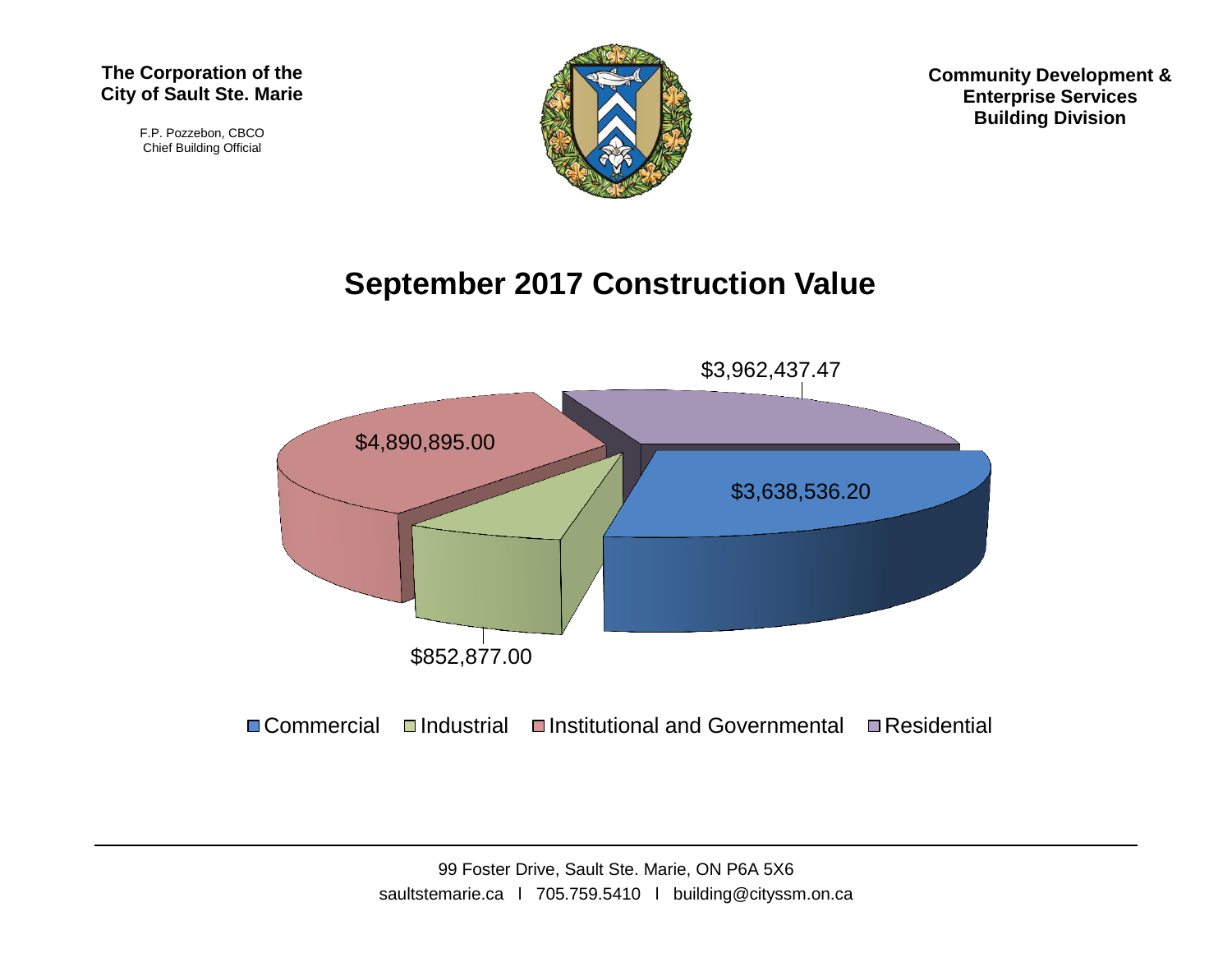**high school, junior**



**Community Development and Enterprise Services Building Division**

**Tel: (705) 759-5410Fax: (705) 541-7165**

## **BUILDING PERMITS SUMMARY 2017/09/01 to 2017/09/30**

|                                                         |                                  | <b>New Construction</b>  |                      |                                  | <b>Alterations and Additions</b> |                      | <b>Total</b>                     |                          |                      |
|---------------------------------------------------------|----------------------------------|--------------------------|----------------------|----------------------------------|----------------------------------|----------------------|----------------------------------|--------------------------|----------------------|
| <b>Building Type</b>                                    | <b>Num</b><br>of<br><b>Units</b> | Num of<br><b>Permits</b> | <b>Value of Work</b> | <b>Num</b><br>of<br><b>Units</b> | Num of<br><b>Permits</b>         | <b>Value of Work</b> | <b>Num</b><br>of<br><b>Units</b> | Num of<br><b>Permits</b> | <b>Value of Work</b> |
| <b>Commercial</b>                                       |                                  |                          |                      |                                  |                                  |                      |                                  |                          |                      |
| Hotel, hotel/motel,<br>motor hotel                      | $\mathbf 0$                      | $\mathbf 0$              | \$0.00               | 0                                | $\overline{2}$                   | \$5,000.00           | $\mathbf 0$                      | $\overline{2}$           | \$5,000.00           |
| Indoor recreational<br>building                         | $\mathbf 0$                      | 0                        | \$0.00               | 0                                | $\mathbf{1}$                     | \$92,366.20          | $\mathbf 0$                      | $\mathbf{1}$             | \$92,366.20          |
| Motor vehicle show<br>room (new and used)               | $\mathbf 0$                      | 0                        | \$0.00               | 0                                | $\overline{2}$                   | \$29,500.00          | $\mathbf 0$                      | $\overline{2}$           | \$29,500.00          |
| Office building                                         | 0                                | $\pmb{0}$                | \$0.00               | 0                                | $\overline{2}$                   | \$32,000.00          | 0                                | $\overline{2}$           | \$32,000.00          |
| Retail and wholesale<br>outlets                         | $\pmb{0}$                        | $\pmb{0}$                | \$0.00               | 0                                | $\overline{4}$                   | \$46,170.00          | 0                                | $\overline{\mathbf{4}}$  | \$46,170.00          |
| Retail complex                                          | $\mathbf 0$                      | 0                        | \$0.00               | 0                                | $\overline{2}$                   | \$210,000.00         | 0                                | $\overline{2}$           | \$210,000.00         |
| Service station, repair<br>garage and specialty<br>shop | 0                                | $\mathbf{1}$             | \$3,200,000.00       | 0                                | 1                                | \$3,500.00           | $\mathbf 0$                      | $\overline{2}$           | \$3,203,500.00       |
| Special building use                                    | 0                                | $\pmb{0}$                | \$0.00               | 0                                | 1                                | \$20,000.00          | 0                                | 1                        | \$20,000.00          |
| Total:                                                  | 0                                | $\mathbf{1}$             | \$3,200,000.00       | $\mathbf 0$                      | 15                               | \$438,536.20         | 0                                | 16                       | \$3,638,536.20       |
| <b>Industrial</b>                                       |                                  |                          |                      |                                  |                                  |                      |                                  |                          |                      |
| Maintenance building                                    | $\mathbf 0$                      | 0                        | \$0.00               | $\mathbf{0}$                     | 1                                | \$600,000.00         | 0                                | $\mathbf 1$              | \$600,000.00         |
| Primary industry<br>building                            | $\mathbf 0$                      | $\mathbf{1}$             | \$50,000.00          | 0                                | 1                                | \$25,000.00          | $\mathbf 0$                      | $\overline{2}$           | \$75,000.00          |
| <b>Utility building</b>                                 | 0                                | $\pmb{0}$                | \$0.00               | 0                                | 1                                | \$177,877.00         | 0                                | $\mathbf 1$              | \$177,877.00         |
| Total:                                                  | $\mathbf 0$                      | 1                        | \$50,000.00          | $\mathbf 0$                      | $\mathbf{3}$                     | \$802,877.00         | 0                                | $\overline{\mathbf{4}}$  | \$852,877.00         |
| <b>Institutional and Governmental</b>                   |                                  |                          |                      |                                  |                                  |                      |                                  |                          |                      |
| Post-secondary<br>institution                           | $\mathbf 0$                      | 0                        | \$0.00               | $\pmb{0}$                        | $\mathbf{1}$                     | \$2,906,338.00       | $\pmb{0}$                        | $\mathbf{1}$             | \$2,906,338.00       |
| Religious building                                      | 0                                | 0                        | \$0.00               | 0                                | $\overline{2}$                   | \$1,919,365.00       | 0                                | $\overline{2}$           | \$1,919,365.00       |
| Secondary school,                                       | 0                                | 0                        | \$0.00               | 0                                | 1                                | \$65,192.00          | 0                                | -1                       | \$65,192.00          |

Generated 2017/10/02 at 9:28 AM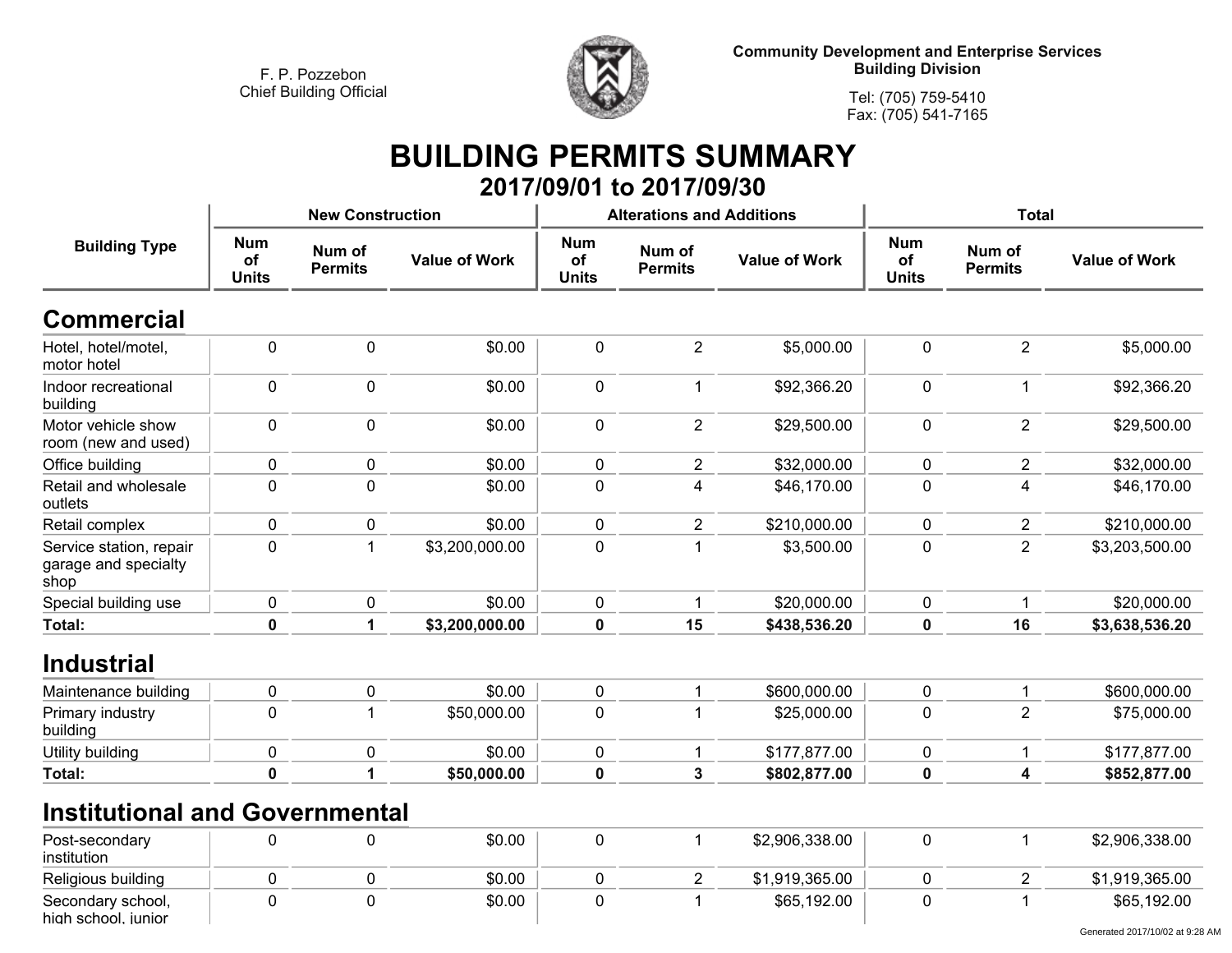| high school                                              |   |             |                |   |     |                |          |     |                 |
|----------------------------------------------------------|---|-------------|----------------|---|-----|----------------|----------|-----|-----------------|
| Total:                                                   |   | $\mathbf 0$ | \$0.00         | 0 | 4   | \$4,890,895.00 | $\bf{0}$ |     | \$4,890,895.00  |
| <b>Residential</b>                                       |   |             |                |   |     |                |          |     |                 |
| Apartment                                                |   | $\Omega$    | \$0.00         |   |     | \$348,500.00   | 0        |     | \$348,500.00    |
| Row House                                                |   | $\Omega$    | \$0.00         |   | 2   | \$6,100.00     |          |     | \$6,100.00      |
| Semi-Detached or<br>Double (side by side),<br>single-att | 0 | 0           | \$0.00         | 0 | 5   | \$16,321.00    |          | 5   | \$16,321.00     |
| Single House                                             | 8 | 8           | \$1,780,000.00 |   | 176 | \$1,811,516.47 | 8        | 184 | \$3,591,516.47  |
| Total:                                                   | 8 | 8           | \$1,780,000.00 | 0 | 190 | \$2,182,437.47 | 8        | 198 | \$3,962,437.47  |
| <b>Grand Total:</b>                                      | 8 | 10          | \$5,030,000.00 |   | 212 | \$8,314,745.67 | 8        | 222 | \$13,344,745.67 |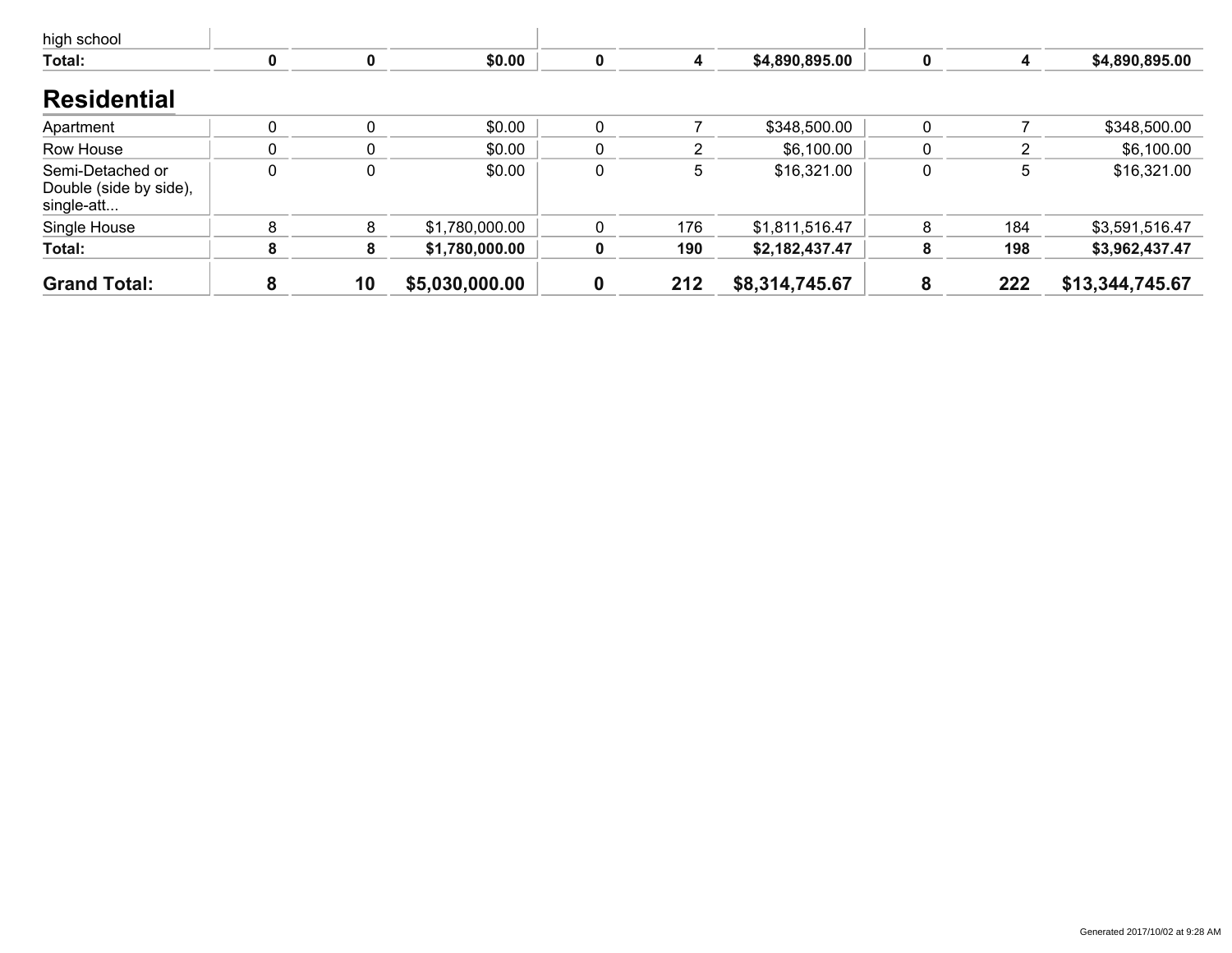

**Community Development and Enterprise Services Building Division**

**Tel: (705) 759-5410Fax: (705) 541-7165**

## **DEMOLITION PERMITS SUMMARY 2017/09/01 to 2017/09/30**

| <b>Building Type</b>                                     |                 | <b>New Construction</b>  |                         |                        | <b>Alterations and Additions</b> |                      | Total                  |                          |                      |
|----------------------------------------------------------|-----------------|--------------------------|-------------------------|------------------------|----------------------------------|----------------------|------------------------|--------------------------|----------------------|
|                                                          | Num of<br>Units | Num of<br><b>Permits</b> | Value of<br><b>Work</b> | Num of<br><b>Units</b> | Num of<br><b>Permits</b>         | <b>Value of Work</b> | Num of<br><b>Units</b> | Num of<br><b>Permits</b> | <b>Value of Work</b> |
| <b>Institutional and Governmental</b>                    |                 |                          |                         |                        |                                  |                      |                        |                          |                      |
| Day care, nursing home,<br>rest home, home for the<br>bl | $\mathbf 0$     | 0                        | \$0.00                  | 0                      |                                  | \$500.00             | $\mathbf 0$            |                          | \$500.00             |
| Total:                                                   | 0               | $\mathbf{0}$             | \$0.00                  | $\mathbf 0$            |                                  | \$500.00             | $\mathbf 0$            |                          | \$500.00             |
| <b>Residential</b>                                       |                 |                          |                         |                        |                                  |                      |                        |                          |                      |
| Apartment                                                | 0               | 0                        | \$0.00                  | $\mathbf{0}$           |                                  | \$4,000.00           | $\mathbf{0}$           |                          | \$4,000.00           |
| Single House                                             | 0               | 0                        | \$0.00                  | $-1$                   | 9                                | \$36,530.00          | $-1$                   | 9                        | \$36,530.00          |
| Total:                                                   | 0               | 0                        | \$0.00                  | $-1$                   | 10                               | \$40,530.00          | -1                     | 10                       | \$40,530.00          |
| <b>Grand Total:</b>                                      | 0               | $\bf{0}$                 | \$0.00                  | -1                     | 11                               | \$41,030.00          | $-1$                   | 11                       | \$41,030.00          |